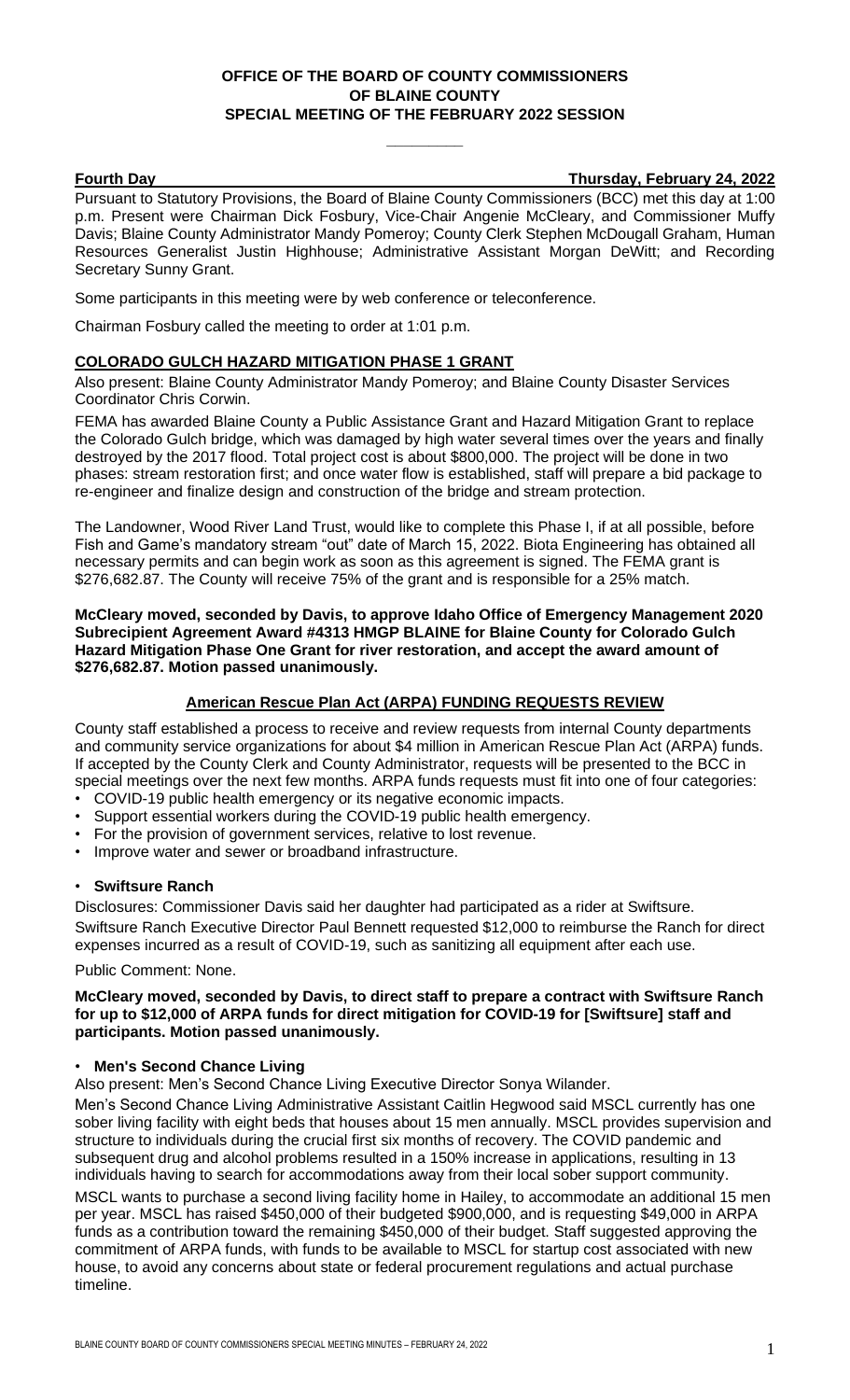Public Comment:

• Crisis Hotline Executive Director Tammy Davis encouraged the BCC to approve the request. She said COVID increased Crisis Hotline call volume of male callers with substance abuse disorder.

#### **McCleary moved, seconded by Davis, to direct staff to prepare a contract with Men's Second Chance Living for ARPA funds for up to an amount of \$49,000 for start-up costs for a new Men's Second Chance Living house. Motion passed unanimously.**

# • **Blaine County Information Technology (IT)**

IT Security/Network Engineer Jon Eaton presented a request of \$116,416.75 to purchase a new replacement system of four firewalls, with licensing for five years. The purchase price is less than the threshold for formal bidding, and the equipment is under a state contract. BCC previously earmarked \$1.5 million in "Lost Revenue" ARPA funds to be used specifically for Blaine County projects.

### **McCleary moved, seconded by Davis, to allocate up to \$120,000 of Blaine County's ARPA Funds for Lost Revenue to be used for IT firewall replacements, and to authorize staff to draft a contract and move forward ASAP with procuring the firewall replacements. Motion passed unanimously.**

# • **Blaine County Housing Authority (BCHA)**

Also present: Blaine County Housing Authority Executive Director Nathan Harvill; Crisis Hotline Executive Director Tammy Davis; Blaine County Charitable Fund Executive Director Mary Fauth; and Neighbors Helping Neighbors representative Herbert Romero.

BCHA Board Chair Sarah Michael requested \$45,000 in ARPA funds for three projects:

- \$15,000 to make additional Lift Tower units usable.
- \$15,000 to provide a central location for housing counseling and access to housing applications.
- \$15,000 "capacity building" for the Housing Authority to do strategic planning, recruit a new Executive Director and Administrator, upgrade computers and build a new website.
- \$115,000 for BCHA, in coordination with other local organizations—Crisis Hotline, Neighbors Helping Neighbors (NHN), and Blaine County Charitable Fund—to provide emergency relocation assistance when needed; and to set aside money to provide infrastructure, if needed, to provide new or temporary locations for the displaced mobile homes. Crisis Hotline, NHN and BC Charitable Fund are currently helping 16 families relocate after they received eviction notices as a result of new housing development.

Public Comment:

- Herbert Romero said coordination and collaboration are key.
- Mary Fauth asked the County to support the Housing Authority in finding a new leader so the BCHA can take the lead and bring everyone together in a strong housing effort for the County and its residents.

County Clerk Stephen McDougall Graham said the County had an earlier contract with BCHA for ARPA funds, but suggested this \$45,000 request be a separate new contract with BCHA.

McDougall Graham suggested the \$115,000 request be made as separate request from each partner organization at a later date.

**McCleary moved, seconded by Davis, to direct staff to prepare a contract with the Blaine County Housing Authority for up to \$45,000 of ARPA funding for expenses related to the Lift Tower Lodge; an outreach coordinator to develop and plan and initiate new homeowner and rental housing counseling programs and services; and for additional funding for the Blaine County Housing Authority operations. Motion passed unanimously.**

# • **ARCH Community Housing**

ARCH Community Housing Trust Executive Director Michelle Griffith said that housing is a crisis nationwide for the people who need housing in their community and can't find it, and for the community at large.

ARCH is requesting \$1 million from Blaine County ARPA funds to combine with matching donor and individual donor contributions for a total of \$4 million to provide eight 3BR, 2½BA rental homes with attached garages on single family parcels in Hailey, Idaho. Griffith said this family housing will target local community educators, road and bridge people, nurses and people who provide community services for the whole community. The land should close in June, design and engineering completed later this year, and construction begun the next building season. She said the rent revenue will cover operational expenses, and provide revenue to provide more and more housing.

Griffith said ARCH is currently researching building SF units on three County-owned parcels that may use some of the \$1 million ARPA funds request for infrastructure expense.

Chairman Fosbury said ARCH had been producing actual housing in Blaine County for decades, and